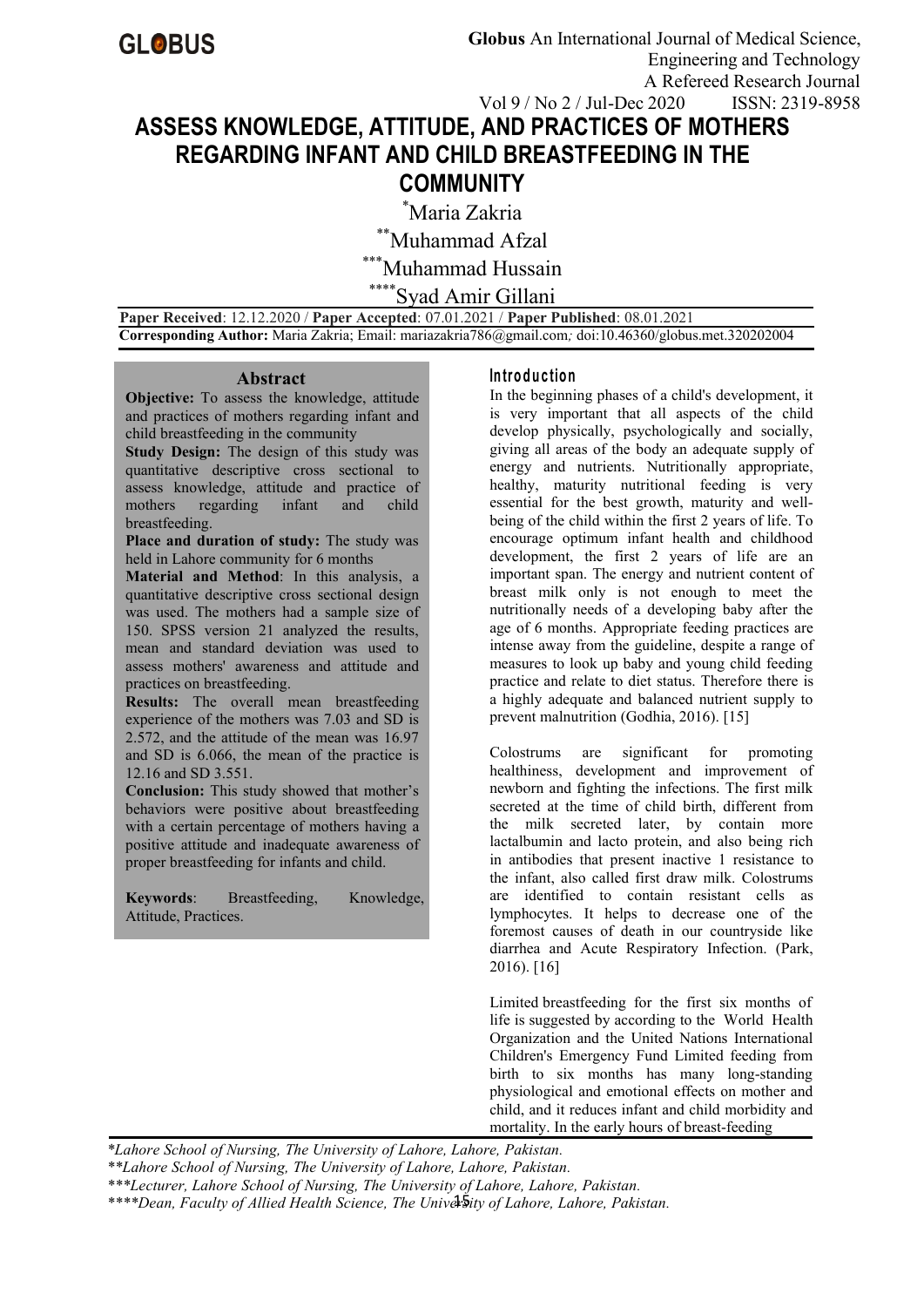timely initiation of breastfeeding is not only the simplest, but also the most cost-effective and most promising intervention to improve the health of the infant. According to the World Health Organization (WHO), it is recommended that breastfeeding be started early and if possible, within one hour of birth (Edmond, 2017) [12].

Exclusive breastfeeding (EBF) is defined only as feeding a baby with breast milk, without any extra liquids or solids other than liquid and vitamin/mineral supplements. Babies must be completely breastfed for the initial six months of life to ensure appropriate growth, health and development. Children can subsequently obtain nutritionally adequate and nutritious supplemental foods while still breastfeeding for up to two years or longer. Exclusive breastfeeding offers all the nutrients and water a baby requires developing and growing in the first 6 months. The **WHO** therefore recommends that mothers start breastfeeding early, breastfeeding exclusively, breastfeeding on request and not using bottles, teats or pacifiers to enable mothers to develop and maintain exclusive breastfeeding for the first 6 months. (Chezem, 2017). [7]

Promoting breast feeding practices is the only most effective intervention in developed and developing countries to minimize infant mortality. Despite this worldwide recommendation, only 39 percent of infants aged 6 months are exclusive breast fed. In **2018**, more than a million children under the age of five die per year, 41 per cent of this death occurs in sub-Saharan Africa and another 34 per cent in South Asia, and the major contributing factor to their death is inappropriate breast feeding practice (Bayissa, 2017). [5]

Therefore it is important to initiate complementary feeding, a method of starting additional foods and liquids along with breast milk to ensure worst growth of infants or children aged between 6 months and 2 years, mothers and families need support to initiate and maintain proper feeding<br>practices for infants and young children. Appropriate eating patterns are extreme away from the special award, despite a number of measures to look up the pattern of baby and young child feeding and linked to diet status. A sufficient and healthy nutrient supply is therefore extremely critical for preventing malnutrition (Bayissa, 2017). [5]

Under-nutrition occurring in these early stages not only results in injuries to physical condition and brain development, but also impacts the maturity, educability and development of children. It also leads to a higher risk of lifelong non- contagious, diseases in later life. The most important predisposing factors of undernourishment among children under the age of five are family food insecurity, insufficient physical condition and hygiene facilities, incomplete knowledge of mothers regarding appropriate feed practices, such as selective breastfeeding, supplementary feeding, proper foodstuff form, and entry, as well as incomplete time for mothers obtainable for these infants and young children is very important for the maintenance, health promotion and dietary status of children

#### **P ro b lem Sta tem en t**

Mothers during breastfeeding period lack awareness and knowledge regarding proper breastfeeding method which results in negative impacts on infant and children growth and development

#### **P u rp o s eo f th e stu d y**

The purpose of my study is to assess knowledge, attitude and practice of mothers regarding infant and child breastfeeding in the community

#### **O b je c tiv e**

To assess the knowledge, attitude and practices of mothers regarding infant and child breastfeeding in the community

#### **R e s e a rch Q u e stio n s**

What is knowledge attitude and practices of mothers regarding infant and child breastfeeding in the community?

#### **S ig n ific an c e o fth e stu d y**

The study aims to provide wide range of information on infant and child breastfeeding among mothers. Proper method of breastfeeding will ensure positive effects in children growth and development. This study will provide appropriate knowledge and practices of breastfeeding as an essential role in order to maintain health status of infants and children

#### **L ite ra tu re R e v iew**

According to this study, this study conducted by (Engebretsen) in Africa in 2016, the awareness of mothers about the value of colostrums for infants was recorded about 48.6 % to 90% The incidence of supplementary feeding from six-eight months along with children in the globally was 60% and 71% of children in Latin America and the Caribbean usual supplementary feeding or soft, and semi-feeding in Latin America and the Caribbean.

Another study conducted by Alex  $(2017)$  [1] at the University of Cambridge in the United Kingdom found that in 3-4 months of age, 55 % of mothers had added other foods on the side of breast milk. On the other hand, between the 5th and 6th months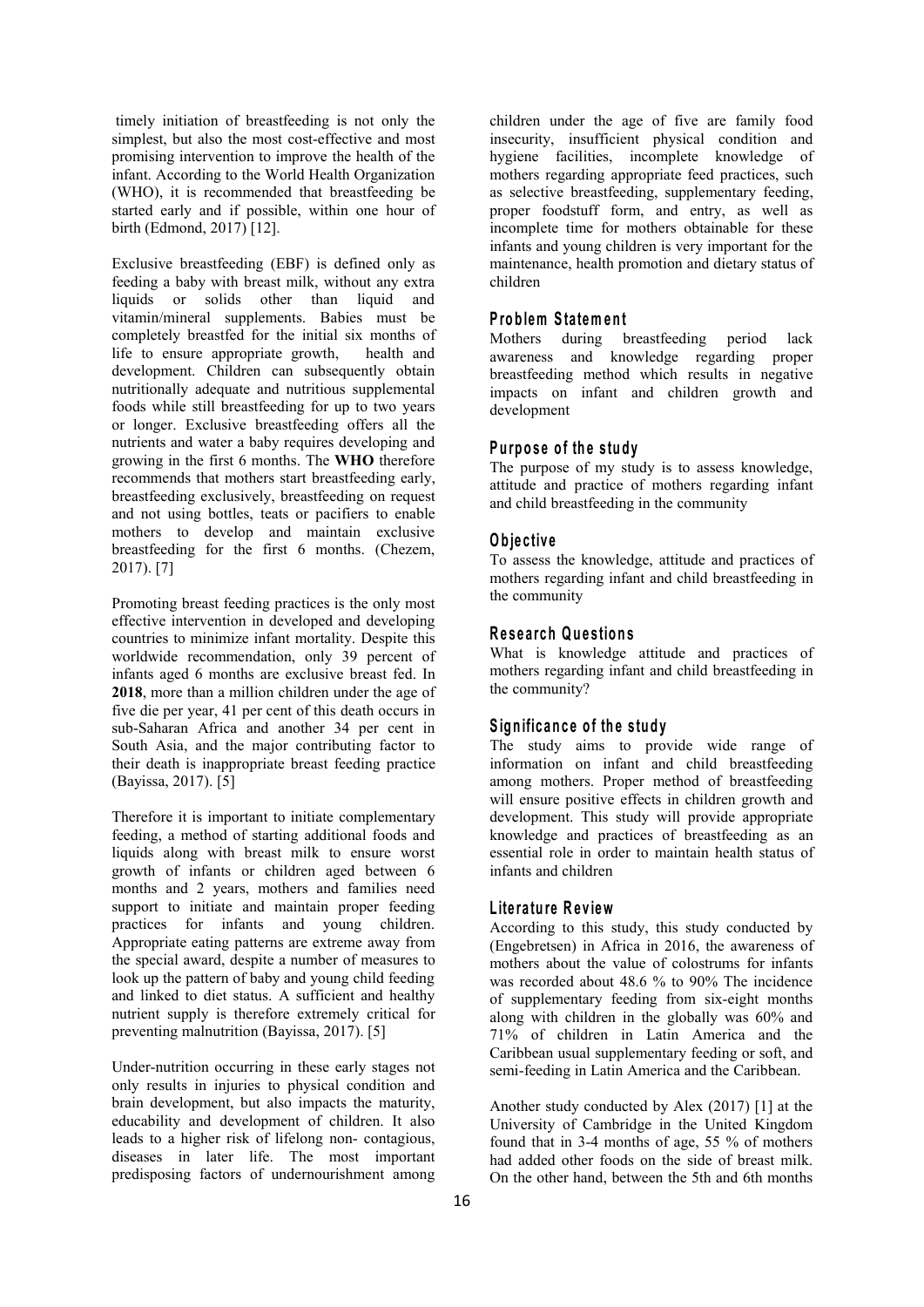of the life of their children, 37.7 percent of mothers introduced food.

Agedew (2015) [2] shows that this research in Nepal found that 77.7% of mothers know that 6 months of age is the right age to start complementary feeding. Regardless of whether the mothers are aware of the correct age for starting complementary feeds, only 50% of the mothers are on supplementary feeding start at six months of age. In this report, 40.3% of mothers started supplementary feeds earlier than optional period and 9.7% later than six months of age on time.

Another study conducted by Sahisnuta Basinet (2017) [4] in Eastern Ethiopia showed that the appropriate start of complementary mother feeding was poor. About half of them initiate timely complementary feeding. About 4-6 months, less than a women's neighborhood initiates untimely supplementary feeding .The most important reason known to mothers for the early hours beginning of supplementary feeding was inadequate information. Most mothers start with complementary moderately feeding fluids prepared from milk products, such as mashed potatoes and broth.

Motee (2016) [18] indicates that variables such as maternal age, a housewife's household wealth, other children, and mothers' low financial status are more likely to affect exclusive breastfeeding. Another predictor of non-exclusive breastfeeding was poor maternal understanding of infants and young children's feeding.

Another study conducted by Dandekar (2017), 66.3 percent of mothers in Ethiopia knows they should be breastfeeding for two or more years (UNICEF, 2015). While this study in other regions of Ethiopia has recognized the success of mothers, such studies are insufficient in the group and no such research has been conducted in this particular area. As a result, this research was considered to convert the KAP of mothers into appropriate feeding practices for infants and young children (Dandekar, 2017). [9]

Mansoor Ali (2017) conducted another study in Pakistan. The breastfeeding habits of mothers decline with the rise in the age of the infant. The initiation rate of breastfeeding has been found to be 44 to 70 percent, which decreases to 13% by 6 months of age. Pakistan has the lowest breastfeeding rate among South Asian nations. The sensitive duration is known as the first 2 hours after birth. It is the perfect time for the initiation of breastfeeding, but only 29% of children receive mother's milk during this period. In South Asian countries, the exclusive breastfeeding rate is 44 percent, 14 but according to the Pakistan Demography and Health Survey, the rate along

with mothers of children fewer than six months of age is 37 percent and the median period among Pakistani women is about one month.

Karachi is a Pakistani metropolitan city where both sexes are treated almost equally. But 63 percent of women refuse to exclusively breastfeed their children while obtaining encouragement from their partner to pursue their professional career. Because of the lack of safe programmed to help women to continue their breastfeeding for their children due to lack of breast feeding. The present study was designed to inspect the challenges faced by working women and to describe the gaps between working and non-working women's awareness and behaviors about breastfeeding and weaning practices.

#### **R e s e a rch M e th o d o lo g y**  $S$  **tudy** Design

A descriptive cross sectional study is designed to figure out assessing the knowledge attitude and practice of mothers regarding infant and child breast feeding.

#### **S am p le Size**

The population of this study was selecting the mothers of the community (Baseer pur). The target population consists of 150 participants and all was the community of mothers.

#### **Study Setting**

This study was conducted in Lahore community (Jodho Dheer).

#### **Study Population**

The mothers was selected for the study population.

#### **S am p lin g**

Simple Random sampling was used in this study.

#### **R e s e a rch In s trum en t**

A well written structured and adopted questioner from the study was used for collecting the data from the participant. After taking informed consent, data were collected from community (Jodho Dheer) mothers.

#### **D a ta G a th e rin g P ro c ed u re**

A formal written letter of permission to conduct the research. Also ethical approval was obtained from author to used this questionnaire and the questionnaire was disturbed to the community mothers.

#### **S am p le Size**

Slovin's sampling will be used to find the sample size of the study population.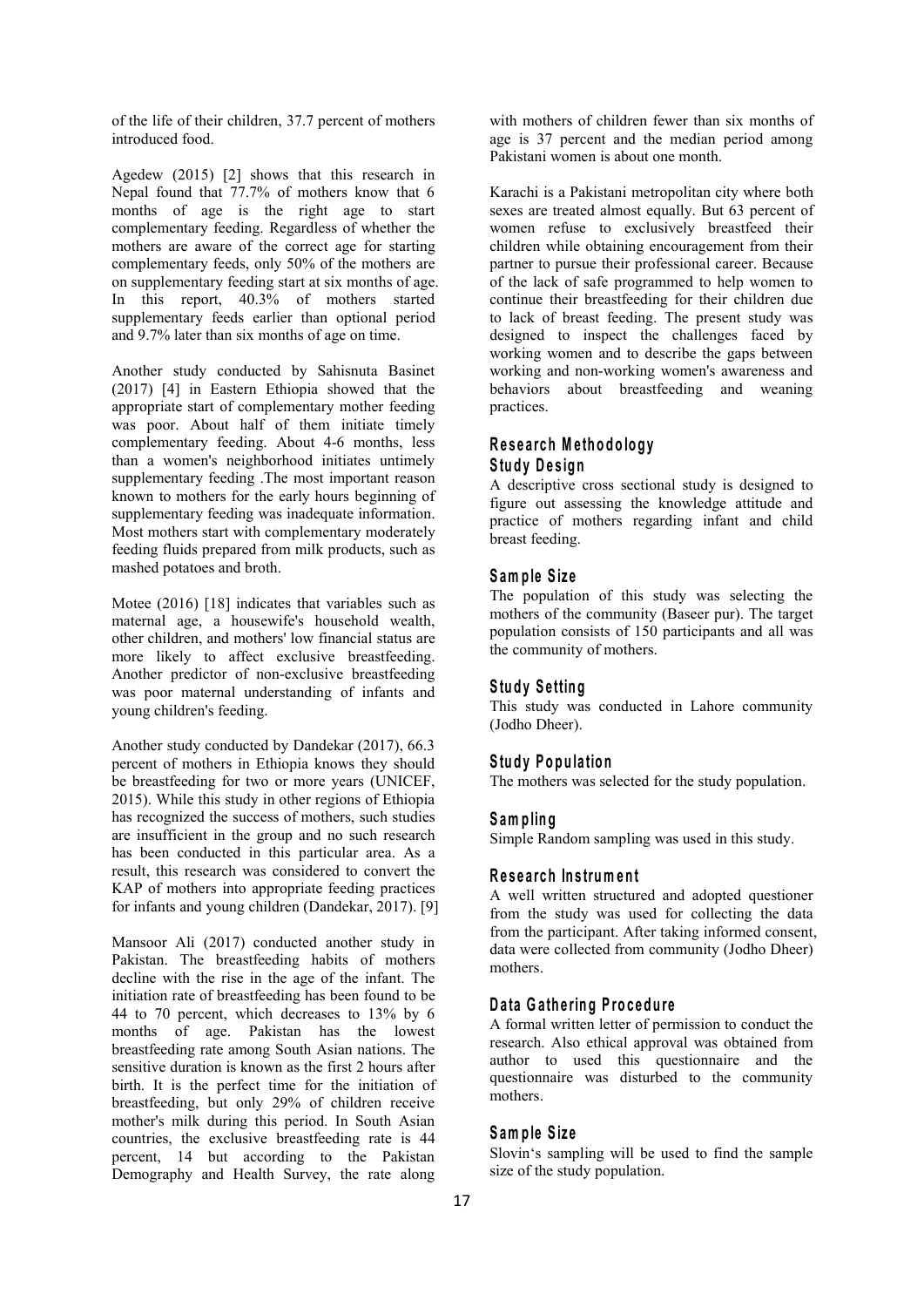If the total population is 240. If  $N =$  population,  $n =$  sample size,  $E =$  margin of error  $n=N/1+(N)$  (E)<sup>2</sup> 2  $n=240/1+(240)(0.05)^2$ 2 n=240/1+ (240) (0.0025)  $n=240/1+0.6$  $n=240/1.6$ n=**150**

#### **In c lu s io n C rite ria**

Inclusion criteria was include all mothers who willing to participate in our research study and who gave informed consent.

#### **E x c lu s io n C rite ria**

An exclusion criterion was including those mothers who are not willing to participate in our research study. This segment will also exclude those who will be absent at the time of data collection process.

#### **D a ta C o llec tio n T e ch n iq u e s**

Assess various families of the community for the purpose of identifying problems. Assessment including questionnaire, observations, focus groups, interviews.

#### **E th ic a l C o n s id e ra tio n**

In this research ethical consideration was preferred. For this purpose the permission was obtained from the ethical committee of the health care institution, before data collection. Permission was acquiring a written approval from head of department of Lahore school of nursing in the form of consent.

Furthermore inform written and verbal consent was taken before data collection from participants. Mother was given with the right of autonomy and the nature and purpose of the study was informed prior to the implementation of any action. The risk related to this study was being discussed before. Participants was have right to leave the study participation at any time. In this case other participants was be added for the accomplishment of data information. Participant was informed about the aims of the study and secrecy of the collected data was assured. A written consent was taken from respondent those who was be prepared to participate in this study. All respondent was informed that their participation is highly appreciated and they can participate voluntarily. Participants will be taken in confidence that all the collected information and records will remain confidential.

#### **R e su lts an d D a ta A n a ly s is**

Results and data analysis was taken up through systematically and logically techniques (SPSS) after the accomplishment of data collection process.

#### **R e su lts**

This section presents the outcomes of the study.

#### **P ro file o f th e R e sp o n d en ts S e c tio n 1 D em og rap h ic D a ta**

Respondents were taken from Lahore community (Jodho Dheer).

### **T ab le 1 : D em o g rap h ic D a ta**

#### **Age of the Participants**

|       |             | Frequency | Percent | Valid<br>Percent | Cumulative<br>Percent |
|-------|-------------|-----------|---------|------------------|-----------------------|
|       |             | 38        | 25.3    | 25.3             | 25.3                  |
|       | $20 - 25$   |           |         |                  | 68                    |
|       | $25 - 30$   | 64        | 42.7    | 42.7             |                       |
|       |             | 48        | 32      | 32               |                       |
|       | 30 to above |           |         |                  |                       |
|       |             | 150       | 100     | 100              |                       |
| Valid | Total       |           |         |                  | 100                   |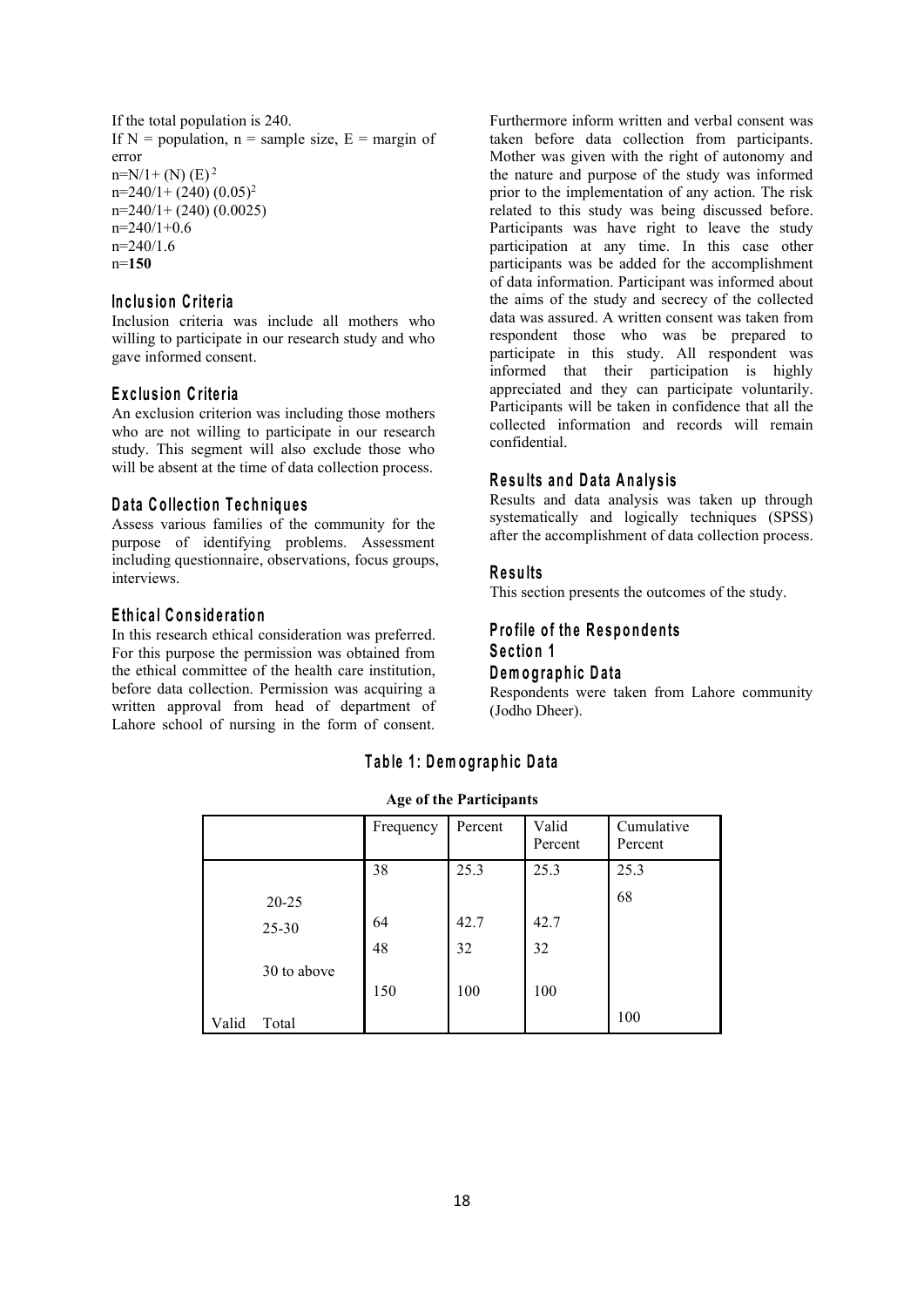



#### **Educational Level of Mothers**

|       |         | Frequency | Percent | Valid<br>Percent | Cumulative<br>Percent |
|-------|---------|-----------|---------|------------------|-----------------------|
|       | Primary | 13        | 8.7     | 8.7              | 8.7                   |
|       | Middle  | 77        | 51.3    | 51.3             | 60                    |
|       | Metric  | 60        | 40      | 40               |                       |
|       |         |           |         |                  | 100                   |
| Valid | Total   | 150       | 100     | 100              |                       |



# **S e c tio n 2 K** now ledge of the mothers about  $\qquad \qquad \qquad \qquad$ **b re a s tfe ed in g**

.

| S.No | Knowledge of the mothers                               | $Mean \pm SD$    |  | Time to start co                   |
|------|--------------------------------------------------------|------------------|--|------------------------------------|
|      | of<br>The<br>importance<br>colostrums?                 | $1.39 \pm 0.489$ |  | feeding?                           |
|      | The time of initiation of $\vert 1.19 \pm 0.391 \vert$ |                  |  | Total recommer<br>of breastfeeding |

|   | breastfeeding after delivery                   |                  |
|---|------------------------------------------------|------------------|
| 3 | Duration for exclusively<br>breastfeeding?     | $1.07 \pm 0.262$ |
|   | Time to start complementary<br>feeding?        | $1.15 \pm 0.355$ |
| 5 | Total recommended duration<br>of breastfeeding | $1.08 \pm 0.72$  |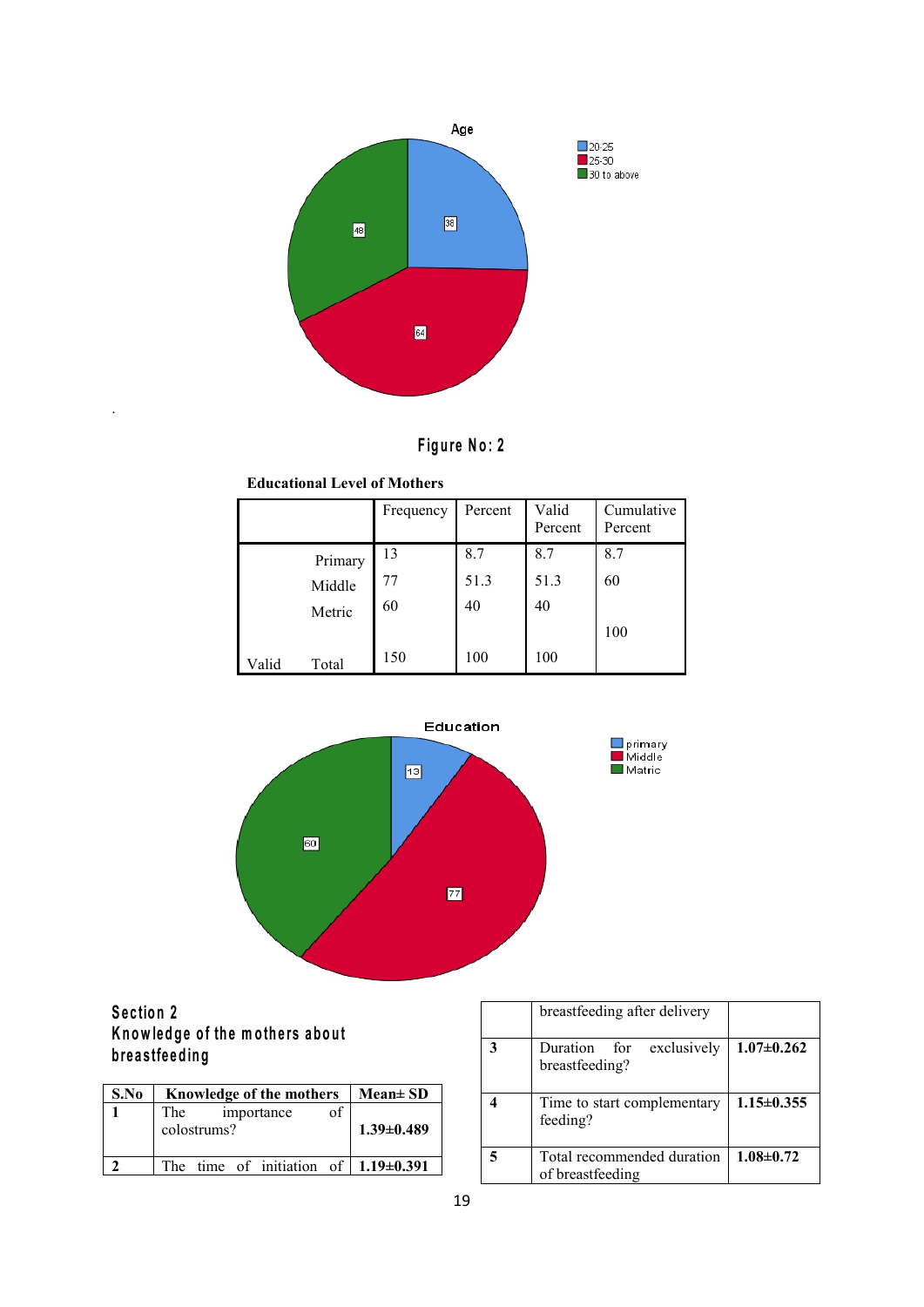| <b>Total Mean and SD</b>                               | $7.03 \pm 2.572$       |  |
|--------------------------------------------------------|------------------------|--|
| The need for giving snacks<br>to be given to children? | $\perp 1.15 \pm 0.355$ |  |
|                                                        |                        |  |

# **S e c tio n II A ttitu d e o f m o th e rs ab o u t B re a s tfe ed in g**

| Sr.No                   | <b>Attitudes of mothers</b>                                                                            | $Mean \pm SD$    |                         | Section III Practices of mothers about                                                                                                                                                                                                                 |                   |
|-------------------------|--------------------------------------------------------------------------------------------------------|------------------|-------------------------|--------------------------------------------------------------------------------------------------------------------------------------------------------------------------------------------------------------------------------------------------------|-------------------|
| $\mathbf{1}$            | Breastfeeding should start<br>immediately after delivery                                               | $1.63 \pm 0.586$ |                         | breastfeeding                                                                                                                                                                                                                                          |                   |
|                         | (within 1 hour)                                                                                        |                  | Sr.No                   | <b>Practices of mothers</b>                                                                                                                                                                                                                            | $Mean \pm SD$     |
| $\overline{2}$          | Babies should not be<br>anything except<br>given                                                       | $1.48 \pm 0.59$  | $\mathbf{1}$            | Time<br>usually<br>started<br>breastfeeding after birth                                                                                                                                                                                                | $1.73 \pm 0.444$  |
| $\mathbf{3}$            | breast milk up to 6 months<br>A child can be given<br>butter, sugar, water &<br>others from birth to 6 | $1.40 \pm 0.543$ | $\overline{2}$          | of<br>Frequency<br>breastfeeding in 24 hours<br>during the first month                                                                                                                                                                                 | $1.75 \pm 0.436$  |
| $\overline{\mathbf{4}}$ | months?<br>Complementary feeding<br>should be started after six                                        | $1.01 \pm 0.115$ | $\overline{\mathbf{3}}$ | any additional<br>Started<br>food other than breast<br>milk in the 1st 6 months                                                                                                                                                                        | $1.26 \pm 0.440$  |
|                         | months?                                                                                                |                  | $\overline{\mathbf{4}}$ | Duration of breastfeeding                                                                                                                                                                                                                              | $1.64 \pm 0.482$  |
| 5                       | Breastfeeding<br>should<br>continue up to 2 years of<br>age or more                                    | $1.03 \pm 0.162$ | 5                       | Reason<br>for<br>stopping<br>breast milk before 24<br>months                                                                                                                                                                                           | $1.18 \pm 0.385$  |
| 6                       | should<br>child<br>be<br>A<br>breastfed 8 times/24 hours                                               | $1.41 \pm 0.533$ | 6                       | Time<br>usually<br>started<br>complementary feeding?                                                                                                                                                                                                   | $1.66 \pm 0.475$  |
| $\overline{7}$          | Food the child eats at one<br>(plates)<br>should<br>time<br>include: Starchy, protein,                 | $1.15 \pm 0.483$ | $\overline{7}$          | Number of time a child<br>should ate in a day?                                                                                                                                                                                                         | $1.24 \pm 0.429$  |
|                         | vegetables, fruits, sugar,<br>salt, and fat                                                            |                  | 8                       | Snacks given to the child                                                                                                                                                                                                                              | $1.70 \pm 0.460$  |
| $\bf{8}$                | Snacks should be given to<br>children<br>the<br>between<br>meals                                       | $1.46 \pm 0.598$ |                         | <b>Total Mean and SD</b>                                                                                                                                                                                                                               | $12.16 \pm 3.551$ |
| $\boldsymbol{9}$        | A child should eat fruits &<br>vegetables more than 3<br>times a weak                                  | $1.46 \pm 0.598$ | <b>Results</b>          | Data was collected from total of 150 mothers in                                                                                                                                                                                                        |                   |
| <b>10</b>               | Serving balanced foods   $1.22 \pm 0.490$<br>prevents malnutrition                                     |                  |                         | community with the result of the mean ages of the<br>mothers was $(2.07\pm0.757)$ about 25-30 years. The<br>majority $n=77(51%)$ of the mothers were middle                                                                                            |                   |
| 11                      | Serving<br>only<br>starchy<br>foods<br>prevents<br>malnutrition                                        | $1.39 \pm 0.530$ |                         | education and $n=131(87%)$ and the mean was<br>$(2.31\pm0.625)$ housewife, respectively. The major<br>source of drinking water (80 %) were protected<br>$n=111(74%)$ of the mothers started extra<br>supplementary food things earlier than the age of |                   |
| 12                      | Serving<br>indigenous                                                                                  | $1.13 \pm 0.389$ |                         | six months; the most important cause was                                                                                                                                                                                                               |                   |

# **1.63±0.586 b re a s tfe ed in g**

|                  | Sr.No                   | <b>Practices of mothers</b>                                                     | Mean± SD          |
|------------------|-------------------------|---------------------------------------------------------------------------------|-------------------|
| $1.48 \pm 0.59$  | 1                       | Time<br>usually<br>started<br>breastfeeding after birth                         | $1.73 \pm 0.444$  |
| $1.40 \pm 0.543$ | $\mathbf{2}$            | of<br>Frequency<br>breastfeeding in 24 hours<br>during the first month          | $1.75 \pm 0.436$  |
| $1.01 \pm 0.115$ | $\overline{\mathbf{3}}$ | any additional<br>Started<br>food other than breast<br>milk in the 1st 6 months | $1.26 \pm 0.440$  |
|                  | $\overline{\mathbf{4}}$ | Duration of breastfeeding                                                       | $1.64 \pm 0.482$  |
| $1.03 \pm 0.162$ | 5                       | for<br>Reason<br>stopping<br>breast milk before 24<br>months                    | $1.18 \pm 0.385$  |
| $1.41 \pm 0.533$ | 6                       | Time<br>usually<br>started<br>complementary feeding?                            | $1.66 \pm 0.475$  |
| $1.15 \pm 0.483$ | $\overline{7}$          | Number of time a child<br>should ate in a day?                                  | $1.24 \pm 0.429$  |
|                  | 8                       | Snacks given to the child                                                       | $1.70 \pm 0.460$  |
| $1.46 \pm 0.598$ |                         | <b>Total Mean and SD</b>                                                        | $12.16 \pm 3.551$ |
| $1.46 + 0.598$   |                         |                                                                                 |                   |

#### **R e su lts**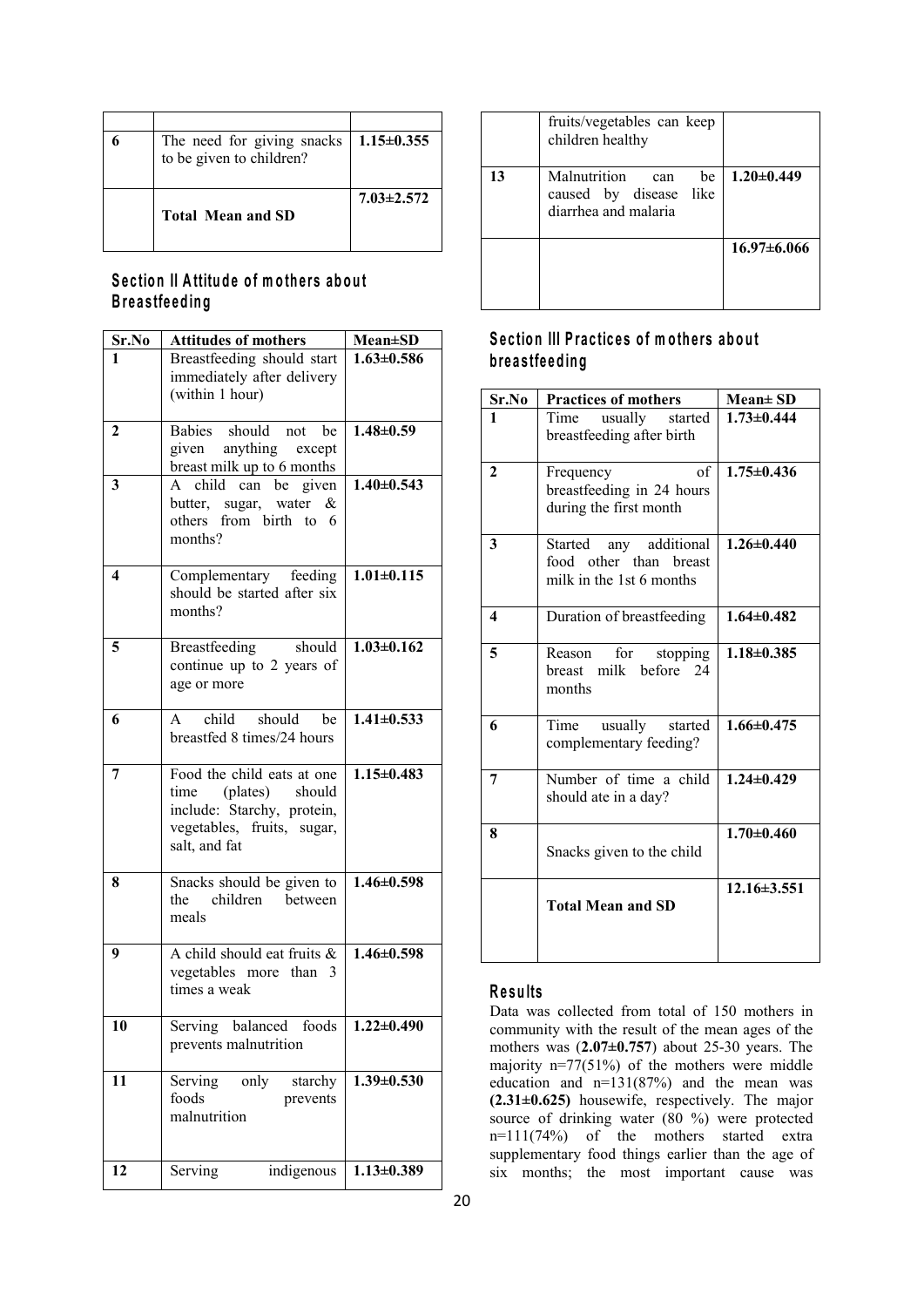insufficient breast milk. Moreover n=148(98%) participant studied to have in progress supplementary feeding earlier than or later than six months of age, the majority  $n=92(61%)$  know the benefits of the first breast milk (colostrums) after delivery, The majority n=122 (81%) of the participants knew the initiation of breastfeeding, Similarly, n=139(92%) know the time for excusive breastfeeding, , the majority mothers n=1389(92%) know the period of the breastfeeding, Only n=128(92%) know the right time to start supplementary feeding, and only months of age.(Behzadifar, 2019) world health carbohydrate/starchy foods are eaten by around n=128(85%) participants when offering their children snakes.

More than half of the mothers had  $n=64(42 \%)$ approach towards early on breastfeeding .In addition, most  $n=111(74 \%)$  attitude towards provide the baby with extra supplementary food products later than birth to six months, of which  $n=136(90\%)$  of the mothers report giving butter, honey and water to their newborn. On the other hand n=123(89%) of the study participants thought undernourishment can be caused by diseases. Moreover, n=138(92%) of the participants had optimistic outlook regarding exclusive breastfeeding for the initial six months of life, supplementary feeding later than six months, as long as reasonable diet to avoid starvation, and maintenance of breastfeeding up to two years or more, On the other hand n=94(62%) supposed intake only stuff food can avoid starvation.

Approximately half n=91(60%) of the participant begin breastfeeding instantly later than delivery and breastfeed increase 8 times per day, and only n=148(98%) of the member begin supplementary feeding at proper time at six months. On this result the majority  $n=94(62%)$  of the mothers give extra food things to their infant, on top of breast milk in the initial six months of life. As well as,  $n=$ 123(82%) of the mothers avoided lactating earlier than 24 months of age due to conception. approximately all children eat n=100(66%) three or more times a day.

#### **D is cu s s io n**

This research show that more than 61.3% of mothers have learned how good the colostrums are helpful for newborn babies, as the results of other studies suggest. Most; however had incorrect perceptions that only newborns would gain from feeding colostrums and would not recognize by mothers. Others studies have also shown a similar pattern. Research finding in some African states especially South Africa, have shown that 91% of mothers feed much improved than our outcomes, which can be the variations in the learning stage of mothers (Patel, 2015).Nearly (81.3%) of mothers

knew the right time to start in the early hours of breast milk .Other research indicates that about (94%) of mother's breastfeed early within one hour after birth in East Africa (Dukuzumuremyi, 2019).

The majority (92.7%) of the study residents recognized the value of completely lactating for the initial six months of life. This is comparable to other study conducted in increasing countries such as Iran (2019), where outcome of exclusively breastfeeding is 70% of infants fewer than six organization and UNICEF suggestion of exclusive breastfeeding under the age of six months for this period. This study will help out of others studies of positive awareness in mothers about exclusively breastfeeding for this period.

This study showed that (92%) of mothers start lactating after the particular time (in one hour of delivery) with relation to newborn and infant feeding practice. This is comparable to further study conducted in India (2017), 81% of mothers have awareness and experience of breastfeeding and when it is started within one hour of delivery (Erbaydar, 2019).

The correct time for supplementary feeding was six months (98.7 percent) of the participants in our study understood, and this could delay the accomplishment of Development Goals 3 by 2030. That's lower than the results of other study in China, as well as Singapore and some African countries, varying from 17% to 96% of mothers from the first six months of proper nutrition (Nicklaus, 2016).

The majority (62.7 %) begin extra supplementary food (liquid, diary and honey) for the very initial six months of life, with the major cause for insufficient breast milk (65%). This finding is contradictory to the study report conducted in Nigeria that 71% of respondents show a optimistic approach towards providing extra supplementary food things such as butter, honey and liquid to the infant. This may be fact that the mothers assume that for the first few days the baby would not get enough milk from the breast and this community's cultural problem that says water, sugar and butter should be given to the newborn because the breast has not yet provided milk (Tan, 2016).

This report show, (97.3%) of mothers understood that breastfeeding had to continue until they were 24 months of age or older. This advanced study conduct in Malaysia, where 98% of mothers knew that breastfeeding would continue for up to two years. In this culture, this may be the cultural distinction in which breastfeeding is culturally appropriate for two or three years. Only (74%) of the study mothers began extra supplementary food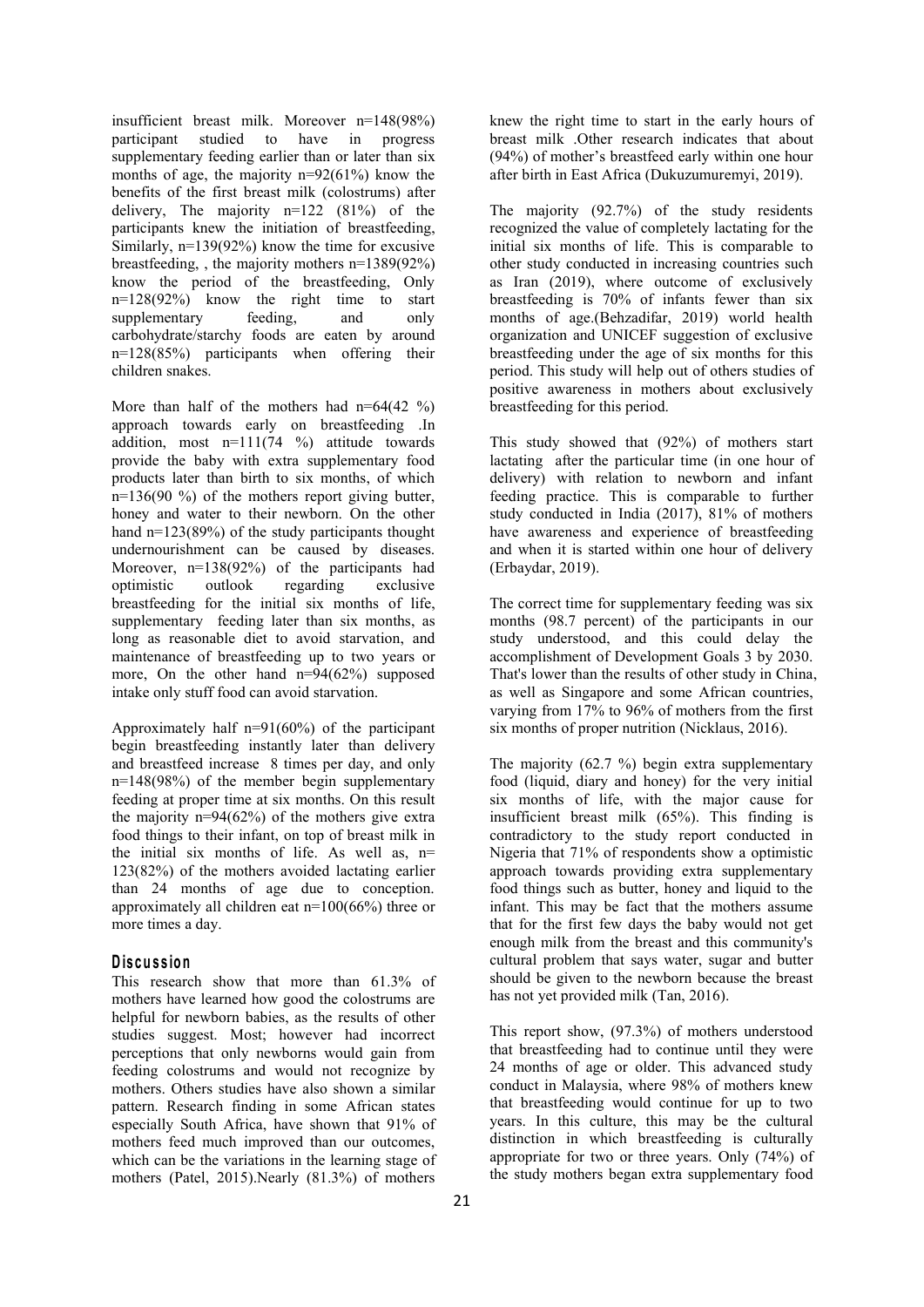things products on six months of age, while world health organization /UNICEF suggested that complementary foods be continued until 24 months of age or more at six months of age through constant breastfeeding (WHO, 2014).

In this study (82%) of mothers it is essential for body systems to retain their immune system and other items that the primary cause of malnutrition to reduce the consumption of food in babies and child food is the key component of health. This was higher compared to other studies such as the US,  $\qquad 5.$ UK, and Canada, which showed 80% positive response to malnutrition, and that various diseases such as diarrhea and malaria were also caused by accepted malnutrition (Chudasama, 2019).

This differential may be communication/behavior improvement in lifestyle, community, schooling, 6. and knowledge training (IEC/BCC) in the case of infant and child feeding.

With the growing awareness of mothers there is a positive attitude towards optimum dietary practices and an increase in optimal feeding practices of more than 5 children. While the higher information level is correlated with deprived child feeding, this is related to other studies and those societies with desired future indexes are negatively inclined towards optimum feeding (negative association) (Bayissa, 2015).

#### **C o n c lu sio n**

This research found that a large proportion of children were sub-optimally fed. A significant<br>proportion of mothers had a pessimistic attitude proportion of mothers had a pessimistic attitude and bad practice towards proper feeding of infants and young children, despite the strong awareness of the participants regarding infant and young child study in rural<br>feeding Action modifies communication Nadu. The feeding. Action modifies communication interventions using suitable methods for them. To close the gap between awareness and implementation in the urban community, religious leaders, teachers, students, youth groups, women's organizations, frontline health players, developmental powers must be used, based on tradition, values and behaviors related to feeding infants and young children.

#### **R e fe ren c e s**

- 1. Alex-Hart B.A., Opara P.I., (2017). Infant and young child feeding practices in three communities of Obio Akpor, Nigeria. Journal of Applied Medical Sciences, 3(1B):100-104.
- 2. Agedew E, Demissie M , Misker D and Haftu D, (2015). Early Initiation of Complementary Feeding and Associated Factors among 6 Months to 2Years Young Children in Kamba Woreda, South West Ethiopia. Journal of Nutrition Food Science, 4(5):314
- 3. Aborigo RA, Moyer CA, Rominski S, Adongo P, Williams J, Logonia G, Affah G, Hodgson A, Engmann C, (2012). Infant nutrition in the first seven days of life inrural northern Ghana. BMC Pregnancy Childbirth, 12:76.
- 4. Basnet, Sahisnuta & Sathian, Brijesh & Malla, Kalpana & Koirala, Deepak Prasad, (2017). "Reasons for Early or Late Initiation of Complementary Feeding: A Study in Pokhara." American Journal of Public Health Research, 3(4A).
- 5. Bayissa ZB, Gelaw BK, Geletaw A, Abdella A, Chinasho B, Alemayehu A, YosefA, Tadele K, (2017). Knowledge and practice of mothers towards exclusive breastfeeding and its associated factors in Ambo Woreda West Shoa zoneOromia region. Ethiopia Global J Med Res, 15(2):19–25.
- 6. Behzadifar, M., Saki, M., Behzadifar, M., Mardani, M., Yari, F., Ebrahimzadeh, F. & Bragazzi, N.L., (2019). Prevalence of exclusive breastfeeding practice in the first six months of life and its determinants in Iran: a systematic review and meta-analysis. BMC pediatrics, 19(1): 384.
- 7. Chezem J, Friesen C, Boettcher J., (2017). Breastfeeding knowledge, breastfeeding confidence, and infant feeding plans: Effectson actual feeding practices. J Obstet Gynecol Neonatal Nurs, 32: 40–47.
- 8. Chudasama, R., Patel, P., & Kavishwar, A. (2019). Breastfeeding initiation practice and factors affecting breastfeeding in South Gujarat region of India. The Internet Journal of Family Practice, 7(2).
- 9. Dandekar, R. H., Shafee, M., & Kumar, R. (2017). Breastfeeding and weaning practices among literate mothers A community based study in rural area of Perambalur taluk, Tamil Health Agenda Journal /uploads/c1415355329Article%207.pdf..
- 10. Dachew, B.A. & Bifftu, B.B., (2014). Breastfeeding practice and associated factors among female nurses and midwives at North Gondar Zone, Northwest Ethiopia: a cross sectional institution based study. International Breastfeeding Journal, 9(1),
- 11. Dukuzumuremyi, J.P.C., Acheampong, K., Abesig, J. & Luo, J., (2019). Knowledge, attitude, and practice of exclusive breastfeeding among mothers in East Africa: a systematic review. International Breastfeeding Journal, 15(1); 1-17.
- 12. Edmond KM, Kirkwood BR, Amenga-Etego S, Owusu-Agyei S, Hurt LS, (2017). Effect of early infant feeding practices on infection specific neonatal mortality: an investigation of the causal links with observational data from rural Ghana. Am J Clin Nutr.
- 13. Engebretsen, M.S., Nankabirwa, V., Doherty,